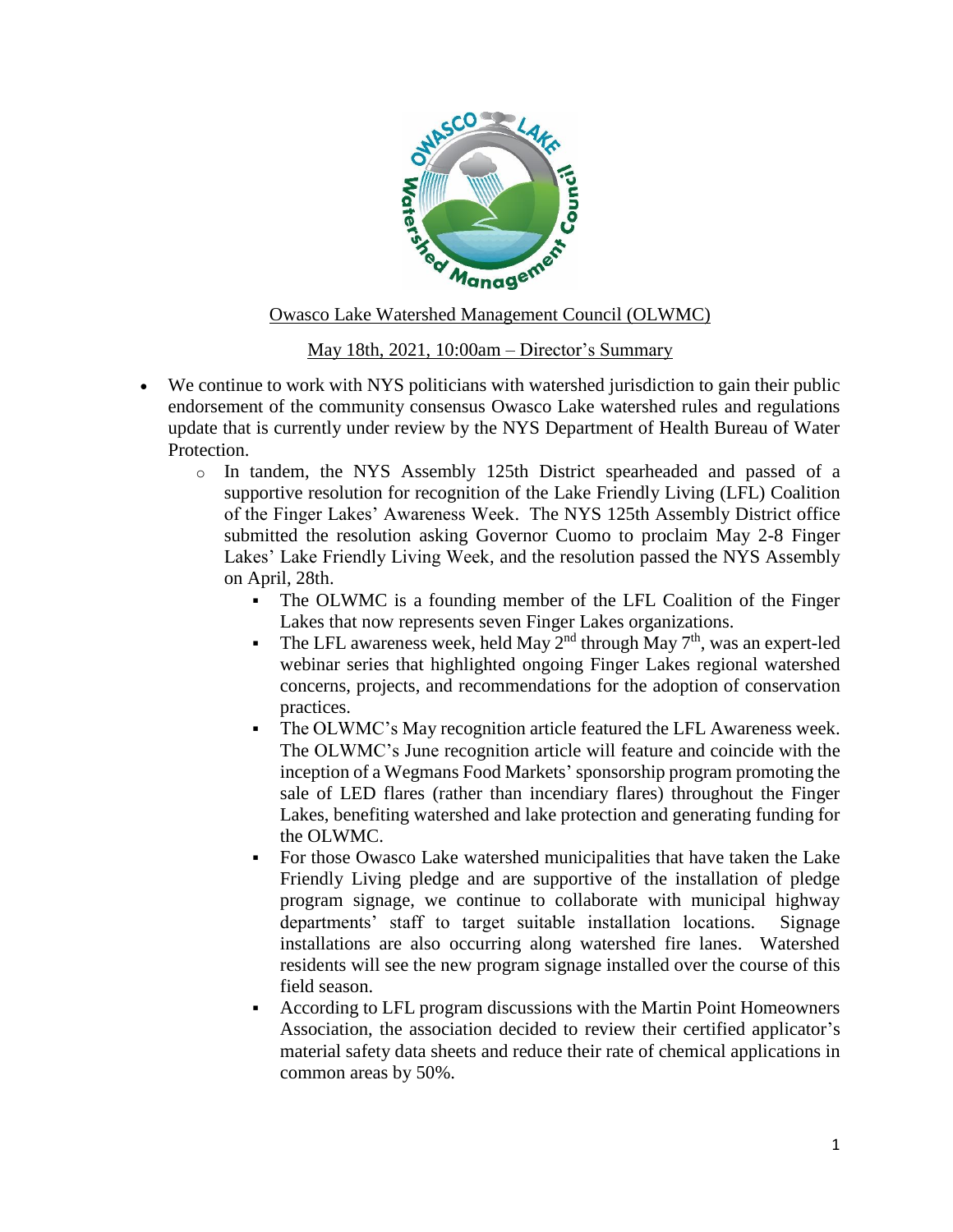- Information about the LFL pledge program can be found on the OLWMC website.
- On April  $16<sup>th</sup>$  the Emerson Foundation announced a funding award in the amount of \$16,000.00, approved for Owasco Lake Watershed Management Council, specifically toward the purchase of a hybrid-electric vehicle to support watershed protection efforts of the Owasco Lake Watershed Inspection and Protection Division (OLWIPD) as detailed in the associated project proposal dated March 23, 2021. Those funds will tie in with additional funds granted by the French and Metcalf Foundations to cover the entire cost of an AWD Hybrid Electric SUV suitable for the OLWIPD to navigate dynamic terrain throughout the watershed.
- On April 30<sup>th</sup>, the OLWMC submitted a project proposal through the NYS Sea Grant in partnership with the Cayuga County Planning Department, the Owasco Watershed Lake Association (OWLA), and other Finger Lakes regional partners. The proposal seeks to develop a youth-driven 'Check-In Check-Out' digitized platform for advancing the aquatic invasive species (AIS) Watercraft Inspection Steward Program for increased efficiency in the modern age, as well as, greater lake-access coverage.
- On May 10<sup>th</sup>, we offered a 'State of the Lake' report and recommendations for watershed conservation as part of the Auburn Wednesday Morning Roundtable. YMCA director, Chris Nucerino, and Owasco Paddles owner, Audrey Iwanicki, were also involved in the discussion. They offered their pledge support and assistance with promoting LFL conservation at the south and norths ends of the lake, respectively. In partnership, we are pursuing an educational workshop designed for YMCA youth to focus on watershed science and lake/ Harmful Algal Blooms (HABs) safety.
- In partnership with the City of Auburn, the OLWMC plans to leverage the Great Lakes Commission's (GLC) Conservation Kick program that would offer a small pool of funding for producer-led watershed conservation projects. The Cayuga County Soil and Water Conservation District (CCSWCD) has expressed interest in working with a selected producer to access these funds for project(s) implementation.
- The OLWMC and its partner, the CCSWCD, were not awarded funding for advancing farm conservation planning according to a proposal submission through the Natural Resources Conservation Service Regional Conservation Partnership Program (NRCS RCPP) Classic grant. We will revise and resubmit the proposal through the NRCS RCPP funding program later this summer.
- On April  $29<sup>th</sup>$ , the OLWMC gave its annual watershed inspection report presentation to the City of Auburn City Council. The presentation highlighted the various projects and related grant funding from 2020 through the first half of 2021. This presentation will also be given at today's May 18th OLWMC public board meeting to review the OLWMC's recent and ongoing projects and accomplishments.
- The OLWMC will be partnering with the Cayuga County Drug Free Community Coalition to help educate the watershed community on the proper disposal of unused prescription drugs. The OLWMC will work with the coalition to help secure an additional five years of program funding to support their educational campaign.
- The OLWMC will act as a key future partner, according to the selection of the City of Auburn as a municipal applicant to be awarded technical support via the 18-month long Drinking Water Source Protection Program (DWSP2).